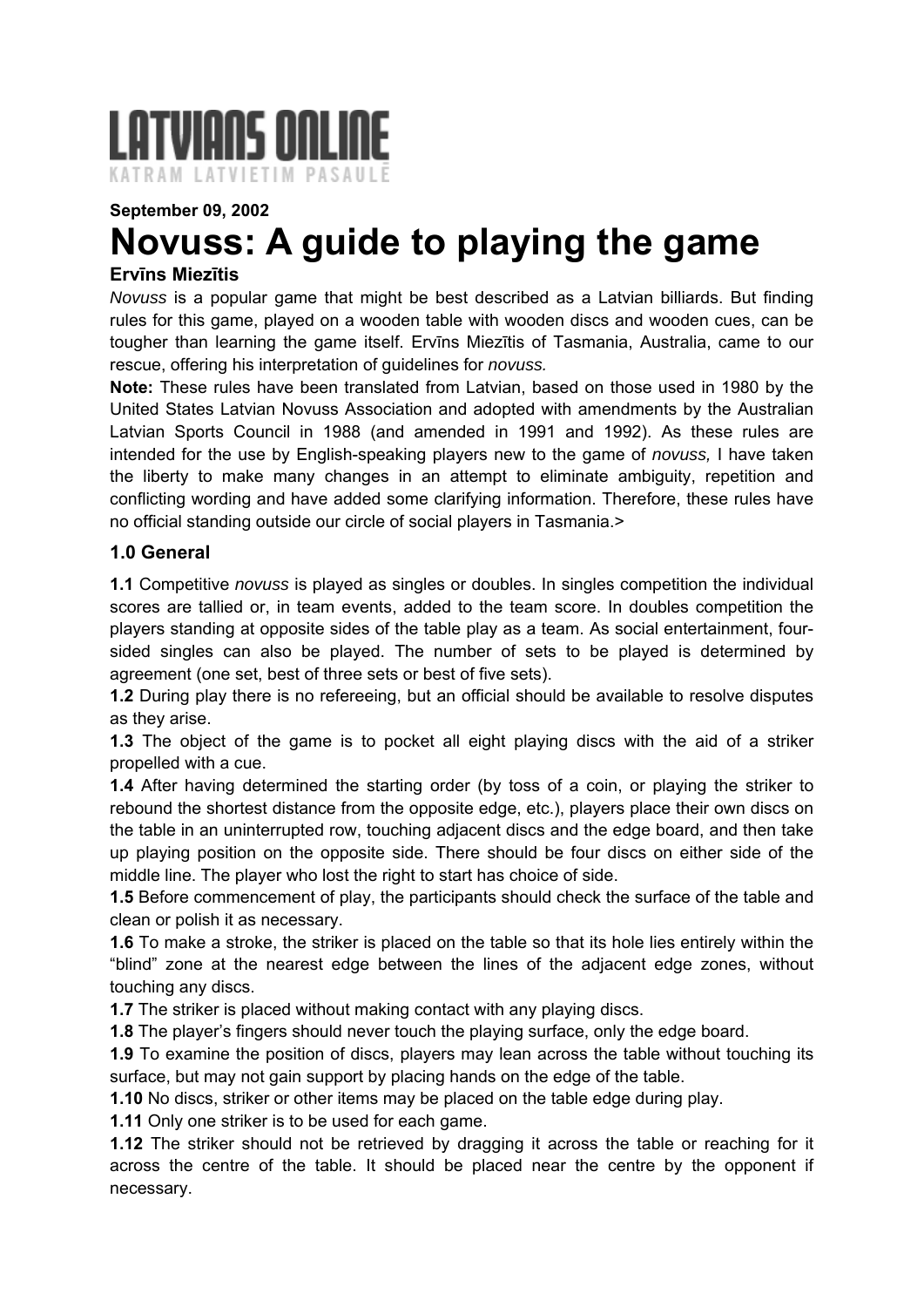**1.13** The player's area of movement is 3 metres by 1 metre, i.e. the width of the table plus one metre either side and one metre back from the table. However, the player should remain within the area directly behind the table while waiting for the next turn.

**1.14** After the striker is put on the table, the player is allowed to move it by hand to a different position.

**1.15** When executing a stroke the cue is allowed to rest only from corner to corner on the near edge of the table. When aiming or striking, the player's hand may rest on the edge board, but must not touch the surface of the table.

**1.16** The stroke should be made with the tip of the cue, not with its butt or side. The stroke is considered as having been completed if the tip of the cue has moved the striker at least the width of its centre hole. If the striker is moved less than that, it should be repositioned before taking the stroke. Only one touch of the striker is permitted. If a stroke is taken with two strokes in rapid succession, the player loses the set.

**1.17** After a successful stroke—i.e., if one or more discs are pocketed and no breach of rules has occurred—the player recovers the striker and places it at will as before to take the next stroke.

**1.18** Player finishes a turn if:

- **1.18.1** No discs have been pocketed.
- **1.18.2** The opponent's disc is pocketed.
- **1.18.3** The disc is forced off the table.
- **1.18.4** The player commits any breach of the rules resulting in a penalty (see item 3.0).

**1.19** If as a result of a stroke one disc lands on top of another, the referee puts them side by side without touching other discs. The top disc is placed on the side of its overhang. If a disc lands on top of a striker, the latter is removed and disc is put in its place. Play continues.

**1.20** If a disc or striker is hit off the table, even if it falls back on the table, but has made contact with an object outside it, or lands on top of the edge board, it is considered "out". Such disc is put in the centre of the circle. If the centre is already occupied, it is placed inside the circle on the centre line of the side that it jumped over. If that point is also taken, it is put on the next available point in clockwise direction. If all five points are occupied, the disc is placed next to the disc in the centre, but always on the side where it left the table.

**1.21** If after a stroke it is impossible to pick up striker without touching other disc, the referee is called upon to remove the striker.

**1.22** If a disc stays on its edge, it must be allowed to come to a complete standstill before being placed flat on the table. The point of contact of its edge to the table will determine the point which can be seen through the centre of the hole in the disc (or as near to it as possible), when it is placed flat.

**1.23** If a disc stays balanced on the edge of a pocket and in the course of the game drops in without having been touched by the striker or a disc, the referee replaces it in its exact former position.

**1.24** If some outside interference causes a player to miss a stroke, the stroke should be replayed. If as a result some playing discs were also disturbed, the set is replayed.

**1.25** If a disc is broken, a new disc is placed where the biggest part of the broken disc rested.

**1.26** When a player pockets the last disc, but in doing so incurs a penalty (e.g., pockets the striker), the set is lost.

**1.27** If a player with a correctly executed stroke pockets own last disc and also the last disc of the opponent, the set is declared a draw.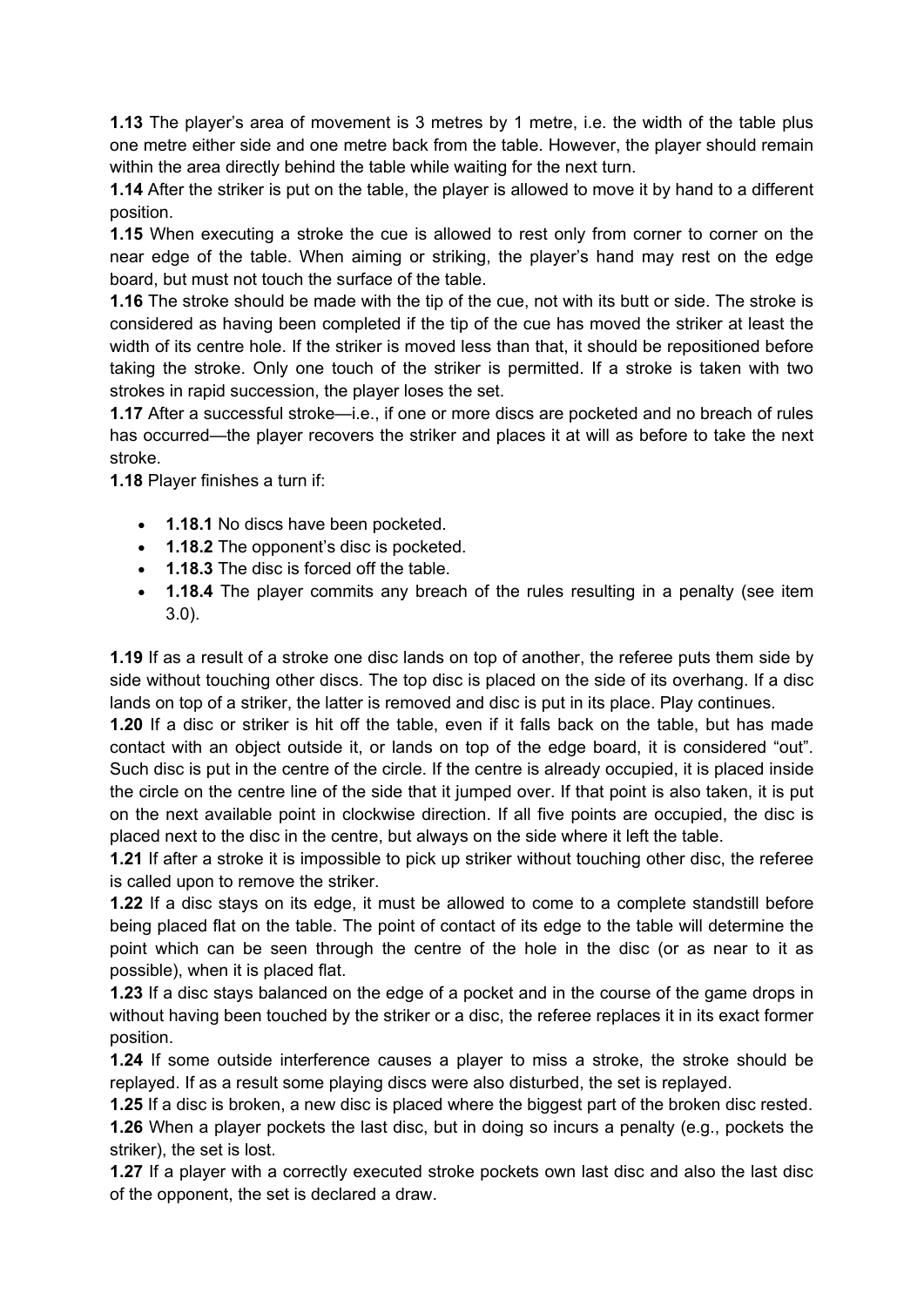**1.28** If a player contravenes any rules in this manual, the referee may issue a warning. For repeated offences, the forfeiture of a set or game may be imposed.

**1.29** In situations when the chance exists of the striker hitting the illegal disc(s) first, an independent observer should be asked to observe the play and make the decision. However, if the play was too close to call, the opponent should be given the benefit of the doubt (see item 3.6.2).

## **2.0 Direct and rebound strokes**

**2.1** A player is allowed to pocket their own discs with direct strokes except those within "blind" zones, i.e. the centre circle and the player's own edge zone.

**2.2** A direct stroke means that the striker must first touch the player's own disc outside the "blind" zones after which it may hit any other discs.

**2.3** A disc is considered outside a "blind" zone as long as the line bordering such an area can be seen through the centre hole.

**2.4** When a player's own discs are all in the "blind" zones, it is permissible to use a rebound stroke to attack any discs anywhere on the table.

**2.5** "Blind" discs can be played:

- **2.5.1** With a rebound, i.e. the striker touches at least one edge board before hitting the disc.
- **2.5.2** With the striker after it touches a player's own disc outside "blind" zone.
- **2.5.3** By means of any discs as long as the striker first touches the player's own disc outside "blind" zones.

**2.6** Attacking the opponent's discs is permitted in the following ways:

- **2.6.1** With a rebound stroke when the player has only "blind" discs left.
- **2.6.2** With the striker after it touches the player's own disc.
- **2.6.3** By means of any discs, providing the stroke was correctly executed.

Note: If as a result of any of the moves under rule 2.6, an opponents disc(s) is driven off the table, it will be placed in the centre circle.

#### **3.0 Penalties**

**3.1** Penalties are imposed for infringements of the rules by loss of turn and bringing back into play one previously pocketed disc. Penalty disc is put on the centre line touching the edge board. If more than one disc is to be placed, they are place symmetrically either side of the centre line or as close as possible to the centre line without moving any discs. If vacant positions are equidistant from the centre, penalty disc is placed on the side with least number of discs.

**3.2** If a player has eight discs on the table, the debt stands until discs are available. Penalty disc is put out only after the player or opponent has finished turn of play.

**3.3** It is the opponent's responsibility to make sure penalty discs are placed as soon as they become available. They cannot be introduced retrospectively.

**3.4** For several infringements of the rules resulting from one stroke, only one disc penalty is imposed eg.: striker is pocketted without touching any discs.

**3.5** The placing of penalty discs in difficult situations should be done by an independent person.

**3.6** The penalty disc is reintroduced if: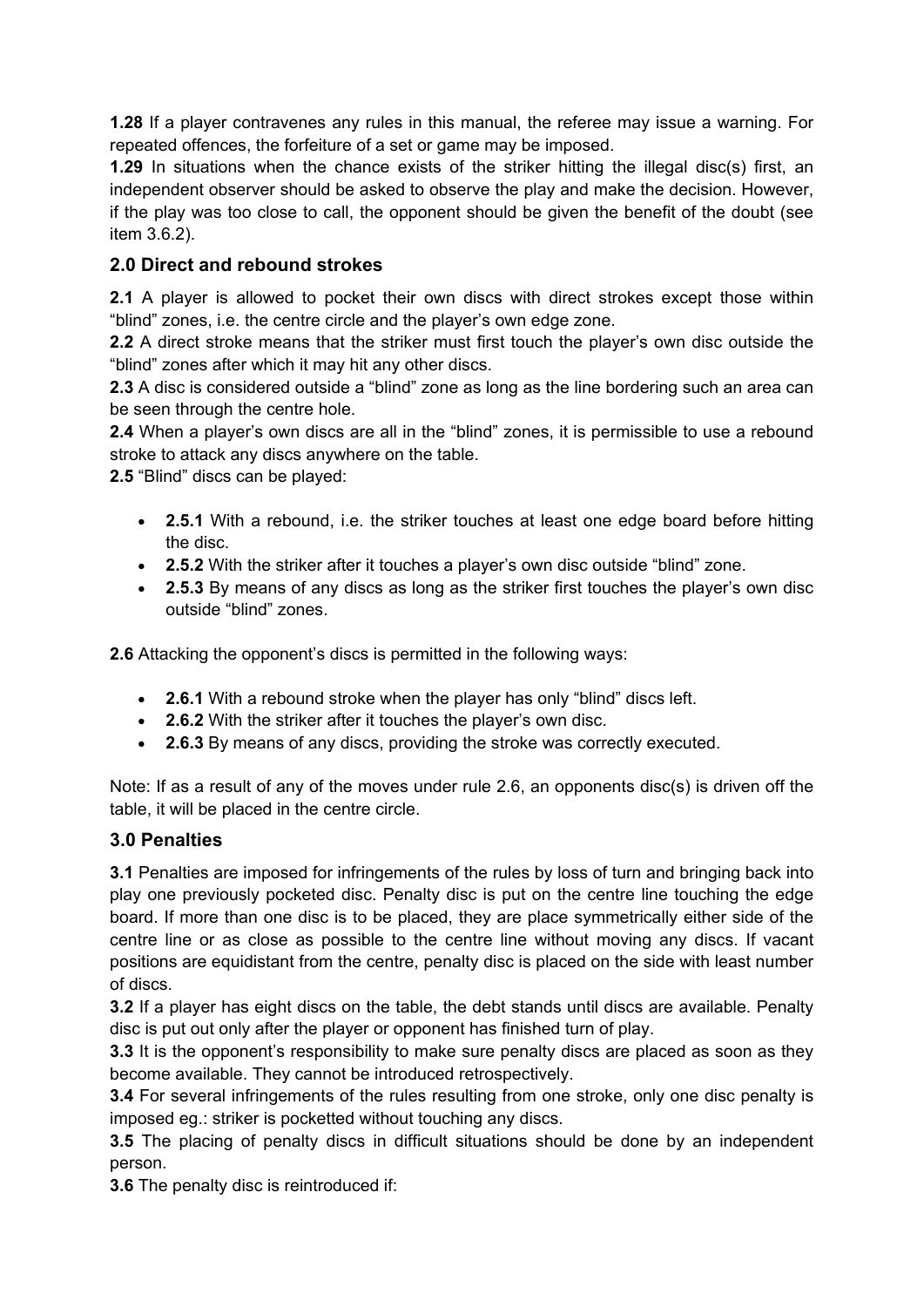- **3.6.1** With a direct stroke, the striker fails to touch any disc.
- **3.6.2** With a direct stroke, the striker touches own and opponent's disc simultaneously.
- **3.6.3** With a direct stroke, player hits own disc in a "blind" zone. It is returned to original position. If more than one disc is involved, player forfeits the set.
- **3.6.4** With a direct stroke, opponent's disc is driven into "blind" zone. It is returned to original position. If more than one disc is involved, player forfeits the set.
- **3.6.5** With a direct stroke, striker first touches opponent's disc. It remains in the new position unless driven into a "blind" zone.
- **3.6.6** With a direct stroke, opponent's disc is driven out of "blind" zone. It remains in new position.
- **3.6.7** With a direct stroke, opponent's disc is driven off the table. It is returned to original position. If more than one disc is involved, player forfeits the set.
- **3.6.8** With a rebound stroke, the striker first touches opponent's disc, while there are discs for direct shot. It remains in the new position unless driven into a "blind" zone.
- **3.6.9** With a rebound stroke, after hitting edge board, striker fails to touch the opponent's side edge or own disc in the circle.
- **3.6.10** With a rebound stroke, opponent's disc is driven off the table. The disc is placed in the centre circle.
- **3.6.11** With a rebound stroke, while there are discs for direct shot, opponent's disc is forced into "blind" zone. It is returned to original position. If more than one disc is involved, player forfeits the set.
- **3.6.12** With a rebound stroke, the striker fails to touch opponents edge unless it touches a disc in the circle.
- **3.6.13** If player touches striker while discs are still in motion.
- **3.6.14** If player dislodges a disc by cue, hand or other means. It is returned to original position. If more than one disc is involved, player forfeits the set.
- **3.6.15** If player refuses to make a stroke.
- **3.6.16** If player makes a double stroke ie. the cue moves the striker twice. If as a result of the double stroke a disc is dislodged, it is returned to original position. If more than one disc is involved, player forfeits the set.
- **3.6.17** If striker drops into a pocket or is driven off the table.

## **4.0 Singles games**

**4.1** In singles, two players take part, taking position on opposite sides of the table.

**4.2** A set is won by the player who first pockets all eight discs.

**4.3** At the completion of a set, the players set up the playing discs before changing sides, but the right to start the set stays on the same side.

**4.4** If both players have discs left only in the "blind" zones and both miss them three times, the game is stopped and the set replayed.

**4.5** If a player pockets own as well as opponent's last discs, the set is a draw. If a penalty is incurred while pocketing the last disc, set is lost.

**4.6** If the first player pockets all eight discs in the first turn, the opponent is also given the right to play. Should the opponent also succeed in pocketing all discs in the one turn, the set is replayed without change of sides unless it happens in the deciding set of a game.

## **5.0 Doubles game**

**5.1** In a doubles game partners play opposite each other.

**5.2** The partners of the opening team decide who is to have first stroke.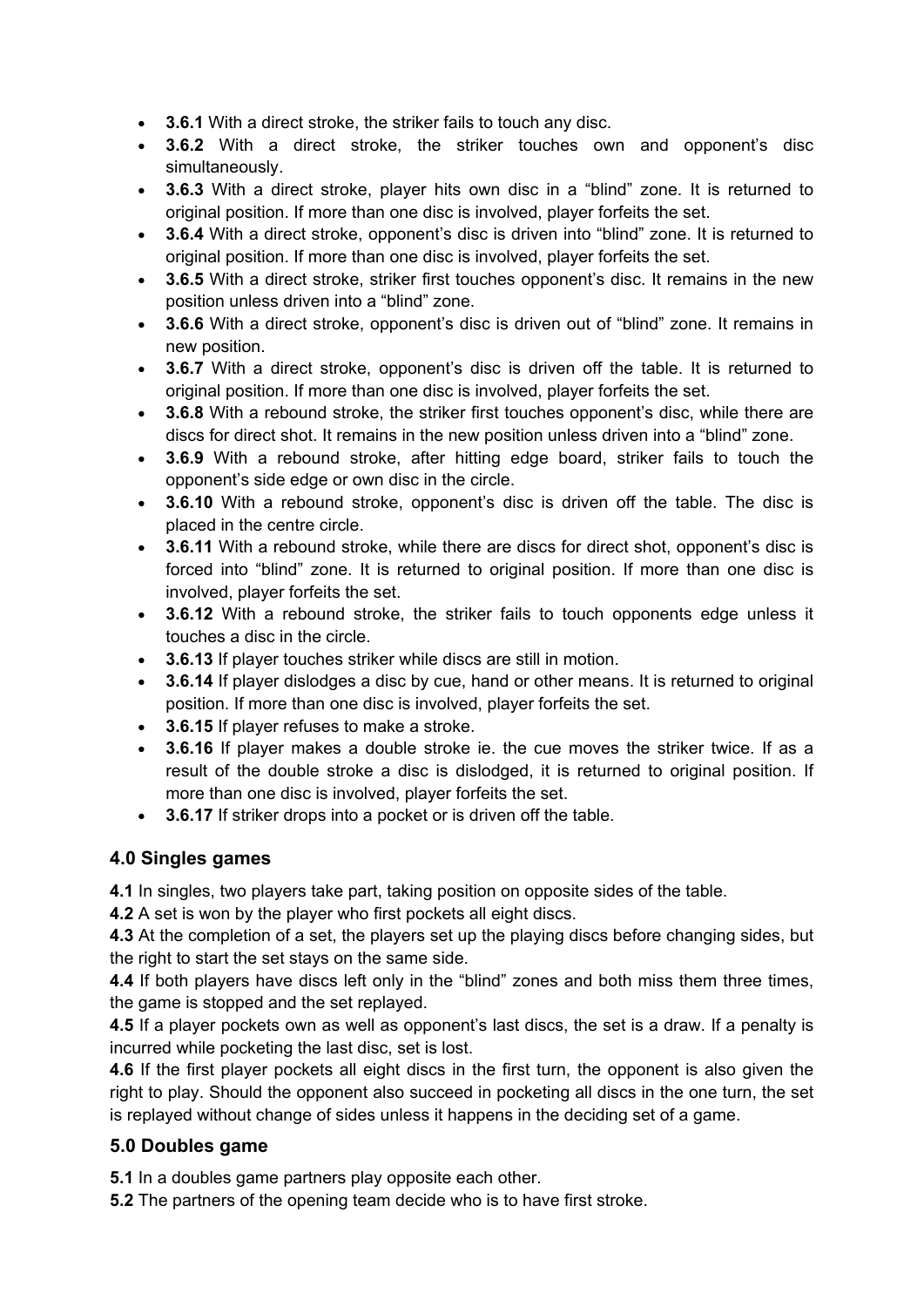**5.3** At the completion of a set, the starting position remains on the same side while players change places in a clockwise direction. Discs are set up by partners after they have changed places.

**5.4** Players endeavour to pocket not only their own but the partner's discs as well. The winning pair is the one to achieve this first.

**5.5** Should the opening player pocket all 16 discs on the first turn, the next opponent also has the right to attempt to do the same.

**5.6** Penalty discs are put on the side opposite the offending player, but not before the starting lineup has been disturbed.

**5.7** If a player misses or plays out of turn, the side forfeits the set. Therefore, only one striker should be used.

**5.8** Before the striker is placed on the table, the partners may discuss the situation or which disc should be attacked, etc. After the striker has been placed on the surface, no advice may be offered orally or by means of gestures or signs.

## **6.0 Loss of set**

A set is forfeited if the player commits one of the following offences:

**6.1** With a direct stroke hits several of their own discs in the "blind" zones.

**6.2** With an illegal stroke causes several discs to be moved.

**6.3** With a direct stroke drives an opponent's disc into "blind" zone at the same time displacing several other discs.

**6.4** Displaces several discs with fingers, striker or cue.

**6.5** Pushes the table thereby displacing several discs.

**6.6** Plays out of turn.

**6.7** The following penalties or breaches of rules may also result in forfeiture of the set: 1.16, 1.29, 3.6.3, 3.6.4, or 3.6.14.

#### **7.0 Equipment**

**7.1** The table:

- **7.1.1** The dimensions of the table are: 1,000 mm x 1,000 mm (3'4" x 3'4") with a very smooth, polished surface bordered by a 25 mm (1") high, 45 mm (1.25") thick edge.
- **7.1.2** Lines are drawn from edge to edge at a distance of 130 mm (5.5") from each edge. Another line at right angle to the edge, bisecting the area thus formed, marks the centre. A 250 mm (10") diameter circle in the centre of the table, has two crossed lines drawn at right angle to the edges. The areas thus formed by the above lines, are called the "blind" zones. There is a 100 mm (4.5") diameter pocket in the centre of each of the squares formed by the edge lines at the corners of the table.
- **7.1.3** The playing surface must be smooth and well polished to help the playing discs to glide easily and truly. To keep the playing surface of the table in good condition application of Johnson's Pledge or Mr.Sheen is recommended. Boric acid flakes may also be used.
- **7.1.4** The edges should be made of hard wood in order to provide true rebound angles.
- **7.1.5** The top edge of the table is at a height of 30" above the floor.

**7.2** The discs and striker:

• **7.2.1** The 32 playing discs are 30 mm x 12 mm (1.25" x 0.5") with an 8 mm (0.3") hole in the centre.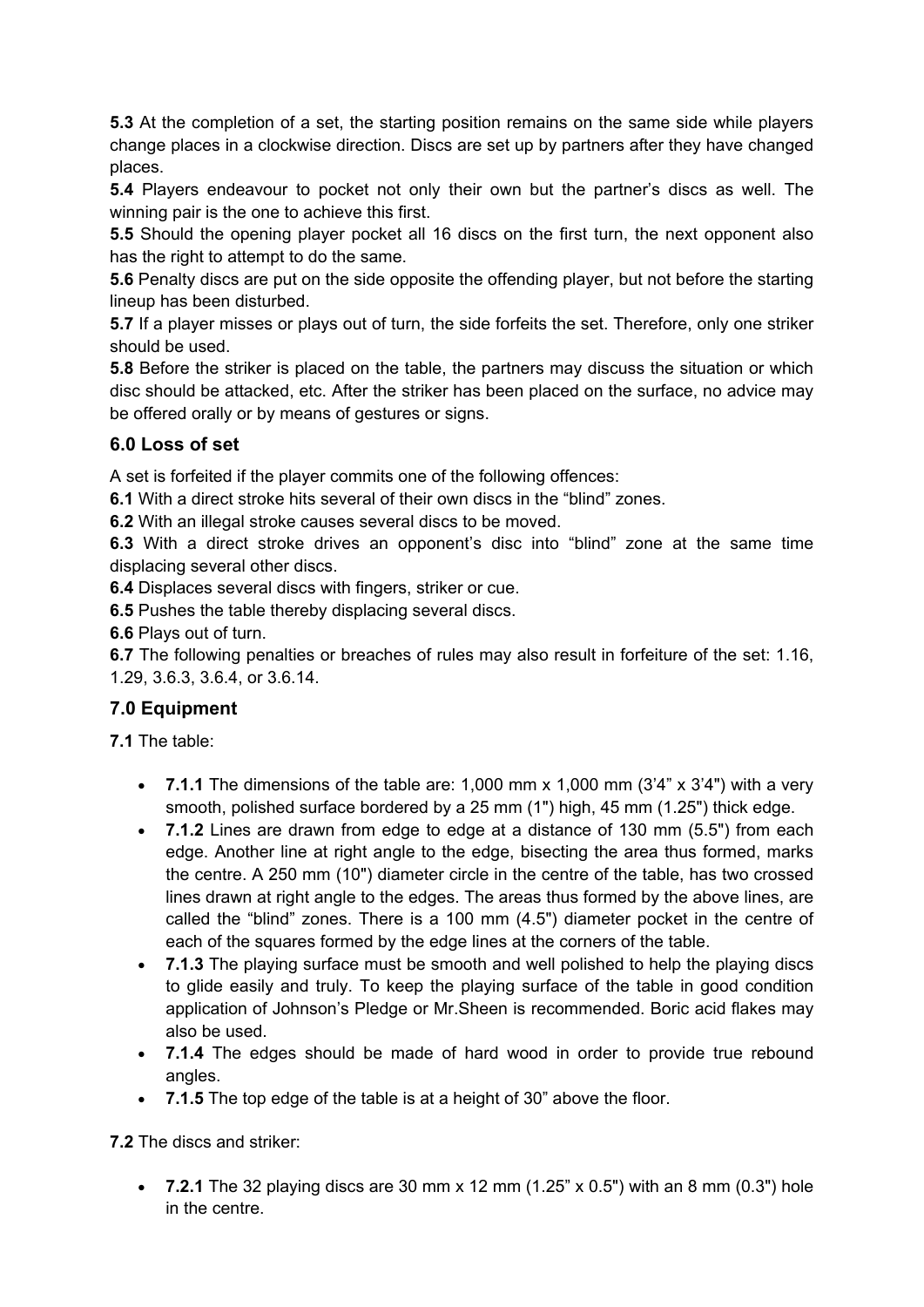• **7.2.2** The four "striker" discs are 45 mm x 15 mm (1.75"o x 0.6") with 10 mm (0.4") hole in the centre. The discs and striker are machined slightly concave in order to reduce their contact area and enable them to slide more easily on the polished surface of the table. Singles matches are played with 8 discs and two strikers of two colours (usually red & black). In doubles matches 16 discs and 4 strikers of two colours are used. For social, four-sided singles games, there are 32 playing discs, eight of each of four different colours (usually black, white, red and green) and matching strikers. In competition only one striker per table is used.

**7.3** The cue:

• **7.3.1** The round cue tapers from approximately 25 mm to 6 mm (1" to 0.25") and is of a length to suit individual player (usually under 1,000 mm or 3'4", so as to fit inside the edges of the table).

## **Playing hints**

A player should endeavour to pocket one disc and place another in a favourable position with the same stroke.

To extract "blind" discs 1, 2, or 3 edges of the table can be used.

A disc in a corner or on the ledge of a pocket, may be successfully attack by directing as many discs as possible towards that pocket with intention of dislodging the disc on the edge or in the corner.

Alternatively, the striker is hit hard, so that it jumps the pocket, hits the disc in the corner and bounces back on the table. Unless hit with just the right force, this stroke often results in a penalty.

Advanced players may like to try other variations of the game such as playing with their opponent's discs, which means that all 8 discs start in the "blind" zone, or scoring two of their discs into each of the four pockets.

Another game played on *novuss* table is when all 32 discs are placed in the circle and the player who pockets most of them is the winner. Alternatively, a "colour" is allocated to each player and if a penalty is imposed, the player is not allowed to touch directly any other discs before pocketing the penalty disc.

#### **Starting a game**

In a round robin single's tournament the pairs are determined by a draw. First player in each pair has the right of first stroke; the second player, choice of side.

In a knockout competition right of start is determined by a toss.

In team competition only first pair tosses for the start. Other team members are allotted right to open game in alternating order. The same applies to doubles competition. Only one member of each pair takes part in the toss. They then choose their positions at the table. Their opponents can change their order around the table. When playing on a new table, competitors are allowed a "hit-up" for one minute to get acquainted with the surface. Between games players are permitted to check smoothness of the table with the striker without touching any discs. In Hobart, the start is determined during the warming up (testing the surface) hits. After two tries, the third hit of the striker against the opposite edge should rebound the least distance possible. After every player taking part in the particular game has had their third try, the one whose striker has stayed closest to the edge, starts the game. **Ervīns Miezītis** lives in Hobart, Tasmania, Australia.